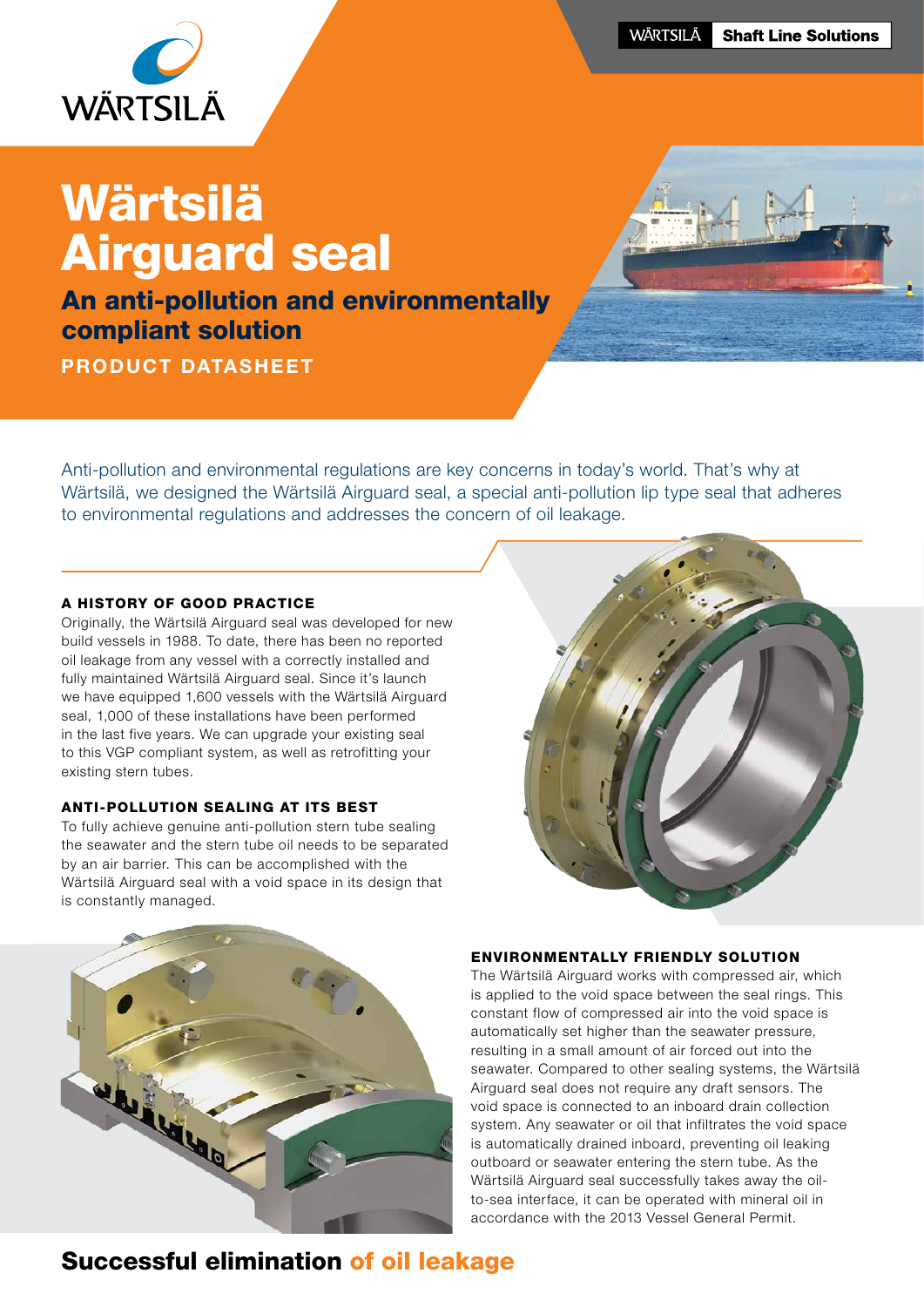| <b>FEATURES</b>                                               | <b>ADVANTAGES</b>                                                                                       | <b>BENEFITS</b>                                                                                                                                                                                 |
|---------------------------------------------------------------|---------------------------------------------------------------------------------------------------------|-------------------------------------------------------------------------------------------------------------------------------------------------------------------------------------------------|
| Continuously pressure balanced.                               | Reduces load on seal rings.                                                                             | Extends seal and liner lifetime,<br>reducing operational costs.                                                                                                                                 |
| Four lip seal arrangement running on<br>chromium steel liner. | Allows extended 5-7.5* year dry<br>docking cycles.                                                      | Extended dry docking cycles can<br>reduce operational costs.                                                                                                                                    |
| Continuous air flow.                                          | Continuous collection of potential<br>oil or water leakages.                                            | Gives an additional level of<br>reliability and operational safety.                                                                                                                             |
| Air barrier between oil and seawater.                         | The vessel can be operated<br>with mineral oil according to<br>the VGP 2013.                            | Avoids use of costly EALs and<br>oil treatment systems saving<br>operational costs.                                                                                                             |
| Additional standby sealing ring.                              | This seal ring can be easily<br>activated in the event of oil leakage<br>from the engine room.          | Gives an additional level of<br>reliability and operational safety.                                                                                                                             |
| UNNET fishing line and net protector<br>included as standard. | Protects efficiently against fishing<br>lines, nets and sediments.                                      | Significantly reduces the risk of<br>seal damages, especially when<br>vessels are operating near the<br>shore or in rivers. This provides<br>increased operational safety and<br>reduced costs. |
| Balanced, closed oil lubrication and<br>air supply system.    | Reduces seal sensitivity for axial<br>and radial shaft movements and<br>hull vibrations.                | Reduces oil and water leakages,<br>providing operational cost savings<br>and enhanced safety.                                                                                                   |
| Double spacer option.                                         | Enables additional shift of the<br>sealing position on the liner<br>without shaft or propeller removal. | Reduces operational cost through<br>extended liner life and simplified<br>seal service.                                                                                                         |

\*7.5 years dry-docking cycle is subject to terms and conditions.



#### IMPROVED SEALING DESIGN

Through years of research and development, the Wärtsilä Airguard seal has been engineered to meet customer needs and ensure a smooth installation process. The latest upgrade includes enhancements to the flexibility of the seal installation and reliability of assembly.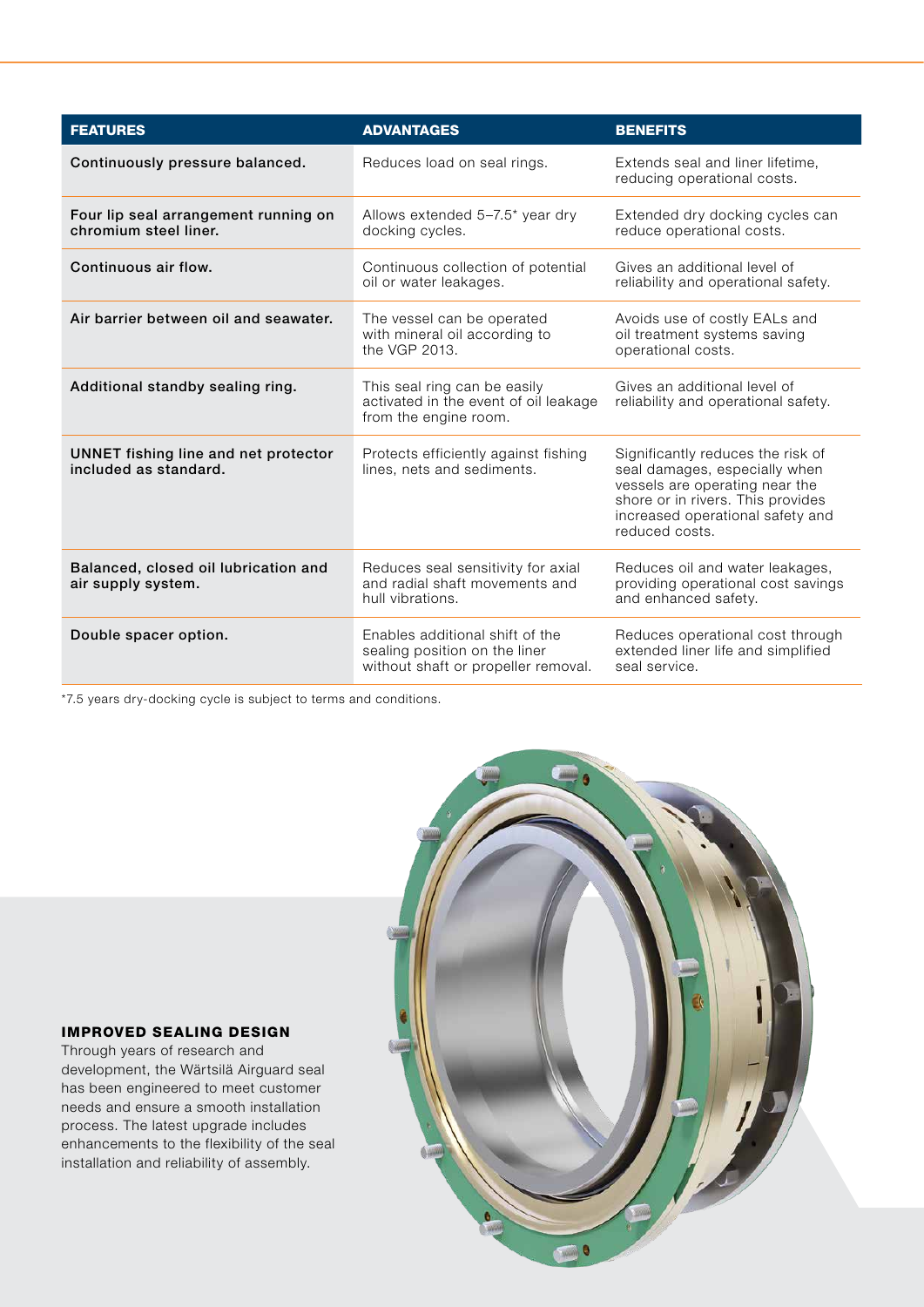#### CONTINUOUSLY PRESSURE BALANCED

The aft stern tube seal is a multi-barrier lip type seal which contains four seal rings running on a seal liner, to prevent grooving of the shaft. The two seal rings face the stern tube towards the oil, providing an active double security against oil spills. The other two seal rings face towards the seawater to effectively seal against seawater and sediments. The pressurised air in the central void space is dynamically controlled and monitored, based on the variations of the seawater pressure, which keeps the Wärtsilä Airguard system continuously pressure balanced. This results in less pressure and load on the four seal rings, and minimal wear on the liner. As an additional safety feature, a specially designed P-ring protects the seal ring from being damaged by fishing nets and lines.

#### ESSENTIAL SEAL RINGS

Our Wärtsilä Airguard seal operates with standard Viton® manufactured seal rings, which provides excellent chemical and thermal stability, and wear resistance. The seal liner is made of a special type of high nickel chromium steel, offering an optimum combination of wear and corrosion resistance.

#### REDUCING OPERATIONAL COSTS

Designed to enable an additional shift of the sealing position on the liner without shaft or propeller removal, the Wärtsilä Airguard seal can be provided with a double spacer ring option. This provides reduced operational cost achieved through extended liner life and simplified seal servicing.



#### TYPICAL PIPING DIAGRAM OF AFT SEAL OF THE WÄRTSILÄ AIRGUARD SYSTEM